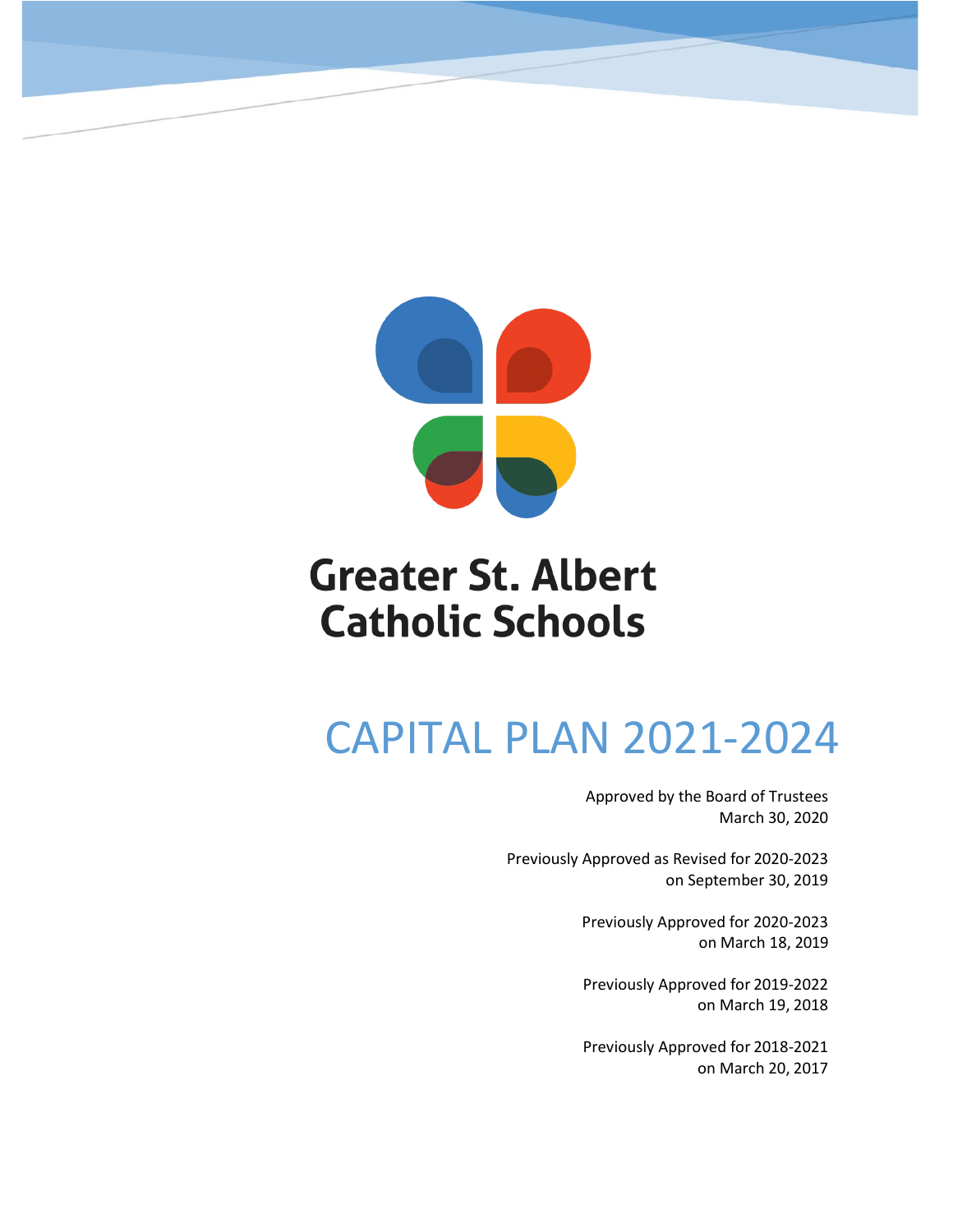| <b>Capital Plan Submission Year:</b> | 2021-2024                                                                                    |
|--------------------------------------|----------------------------------------------------------------------------------------------|
| Capital Program:                     | <b>School Facilities</b>                                                                     |
| Title:                               | Replacement School to meet Health and Safety/Programming<br><b>Needs</b>                     |
| Key Driver(s):                       | Environmental changes - Health & Safety/Fiscal Efficiencies<br>through Capital Planning      |
| Alberta Infrastructure Name          | Ecole Father Jan 900 Students, K-9 Dual Track French<br>Immersion/English Programming School |
| Location:                            | St. Albert, Fully Serviced Designated School Site                                            |
| Cost:                                | \$19 million                                                                                 |

École Father Jan (EFJ) was built in 1955, with an addition in 1982 and portables and link space added in 1981, 1982 and 2001. The Facility Condition Index (FCI) determined by the Alberta Infrastructure Audits are as follows:

- 2010 Facility Audit 18.82%
- 2017 Facility Audit 21.00%.

EFJ hosts a vibrant Single Track, K – 6 French Immersion Program for families within the entire service area of the west side of St. Albert. École Marie Poburan complements this programming need on the east side of the City. EFJ has an adjusted enrolment of 246 students enrolled, which brings a utilization rate of 79% to the school for the 2019-2020 school year.

The 10 Year Capital Plan of the Board reveals that the school has undergone extensive maintenance through the years, but, at sixty plus years, the school is in poor condition, the worst condition of all schools in the jurisdiction.

The main drivers for the replacement of EFJ School are:

- Age: The school was built in 1955.
- Security: The front entrance does not allow for visibility and student safety and the staff room is segregated from the main administration area (located at the back of the school).
- Building Condition:
	- o The school is wood frame construction with crawl spaces. Main floor construction is a grade beam with concrete pilings with 2x10 wood floor construction. This type of construction is also in the gym and the gym floor is non-repairable due to the construction techniques that ere used back in the 1950'.
	- o In the early 80's the school went through a modernization and all asbestos pipe coverings ere left behind in the crawl space making it hazardous for maintenance personnel to enter the space.
	- o The mechanical/ventilation system, electrical system and building envelope, which are all well passed their life expectancy, require replacement and would entail new ceilings and Hazmat abatement would be required.
	- o The roof has been maintained; however it needs to be completely redone.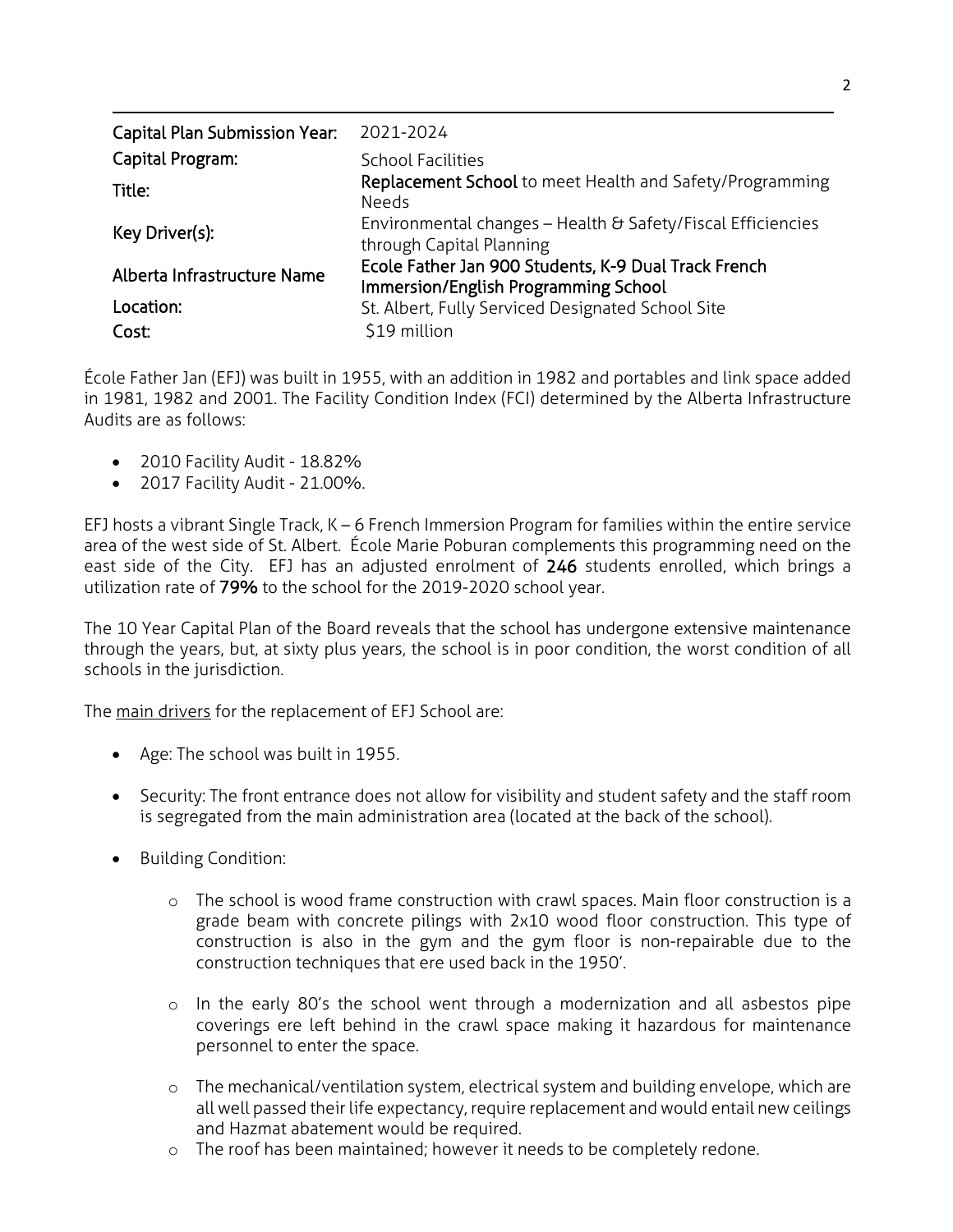- o There are ongoing water concerns due to the position of the school (located at the bottom of the hill). The school has moisture issues year round in the crawl space.
- o There are multiple areas that need to be addressed in the near future. Since the overall cost of modernization would likely exceed 75% of the replacement school, a replacement school would be warranted.
- o If the school were to continue to be repaired without injecting adequate capital dollars for Modernization or replacement, the immediate IMR costs for the roof replacement, 2 heating boilers and associated piping would amount to \$400K.
- o Functionality and Programming: The school is lacking ancillary and multipurpose space to support  $21^{st}$  century learning.

The current Faith in Our Future five-year capital restructuring plan in St. Albert is driven by compelling health and safety, and fiscal stewardship components. The plan relies upon repurposing buildings to consolidate and relocate programming so that financial efficiencies can be realized.

The proposal is still subject to public consultation with an anticipated solution to be brought forward for value management and the public by February, 2021. A revised Faith in Our Future 2.0, based upon the results of consolidation will enable a solution for École Father Jan to be approved while addressing programming consolidations. Therefore, this priority will be revised and resubmitted as a "solution" project in October, 2020.

When the revised "solution" project is submitted, the following possibilities will be in place for our St. Albert communities:

- Optimizing safe learning environments for students and staff going forward;
- Enabling a land sale of the existing EFJ site so that resourcing to remove unused portables in the Division are available and the repurposing of other sites is addressed within the *Faith in Our Future* initiative;
- Enhancing options for exploring French Immersion;
- Acquiring only one site in a new growth area, therefore creating the opportunity for other school jurisdictions to acquire school sites allocated to the new service area.

|                         | Funded |    |    |    | 4  |    | 6  | Total K- | Total 1- | Severe         | Severe 1-      | *Net     | Adjusted  | <b>Utilization</b> | Source                                        |
|-------------------------|--------|----|----|----|----|----|----|----------|----------|----------------|----------------|----------|-----------|--------------------|-----------------------------------------------|
|                         | ECS    |    |    |    |    |    |    | 12       | 12       | <b>ECS</b>     | 12             | Capacity | Enrolment |                    |                                               |
| EFJ 2019-<br>20         | 34     | 23 | 37 | 41 | 32 | 40 | 48 | 255      | 221      | $\overline{2}$ | 3              | 313      | 246       | 78.59%             | Numbers according to<br><b>GSACRD Finance</b> |
| EFJ 2018-<br>119        | 28     | 34 | 37 | 34 | 38 | 49 | 38 | 258      | 230      | 2              | 3              | 320      | 252       | 78.75%             | Numbers according to<br>Gov't of Alberta      |
| EFJ 2017-<br>18         | 34     | 41 | 39 | 43 | 60 | 41 | 56 | 314      | 280      | 4              | $\overline{2}$ | 320      | 307       | 95.94%             | Numbers according to<br>Gov't of Alberta      |
| EFJ 2016-<br>117        | 50     | 39 | 42 | 56 | 41 | 55 | 28 | 311      | 261      |                | $\mathbf 0$    | 320      | 288       | 90.00%             | Numbers according to<br>Gov't of Alberta      |
| EFJ 2015-<br>16         | 36     | 43 | 57 | 39 | 56 | 27 | 28 | 286      | 250      | $\Omega$       | $\Omega$       | 320      | 268       | 83.75%             | Numbers according to<br>Gov't of Alberta      |
| <b>IEFJ 2014-</b><br>15 | 47     | 51 | 43 | 55 | 30 | 30 | 40 | 296      | 249      | $\Omega$       | 0              | 320      | 273       | 85.31%             | Numbers according to<br>Gov't of Alberta      |

## **Ecole Father Jan Enrolment Data and Utilization**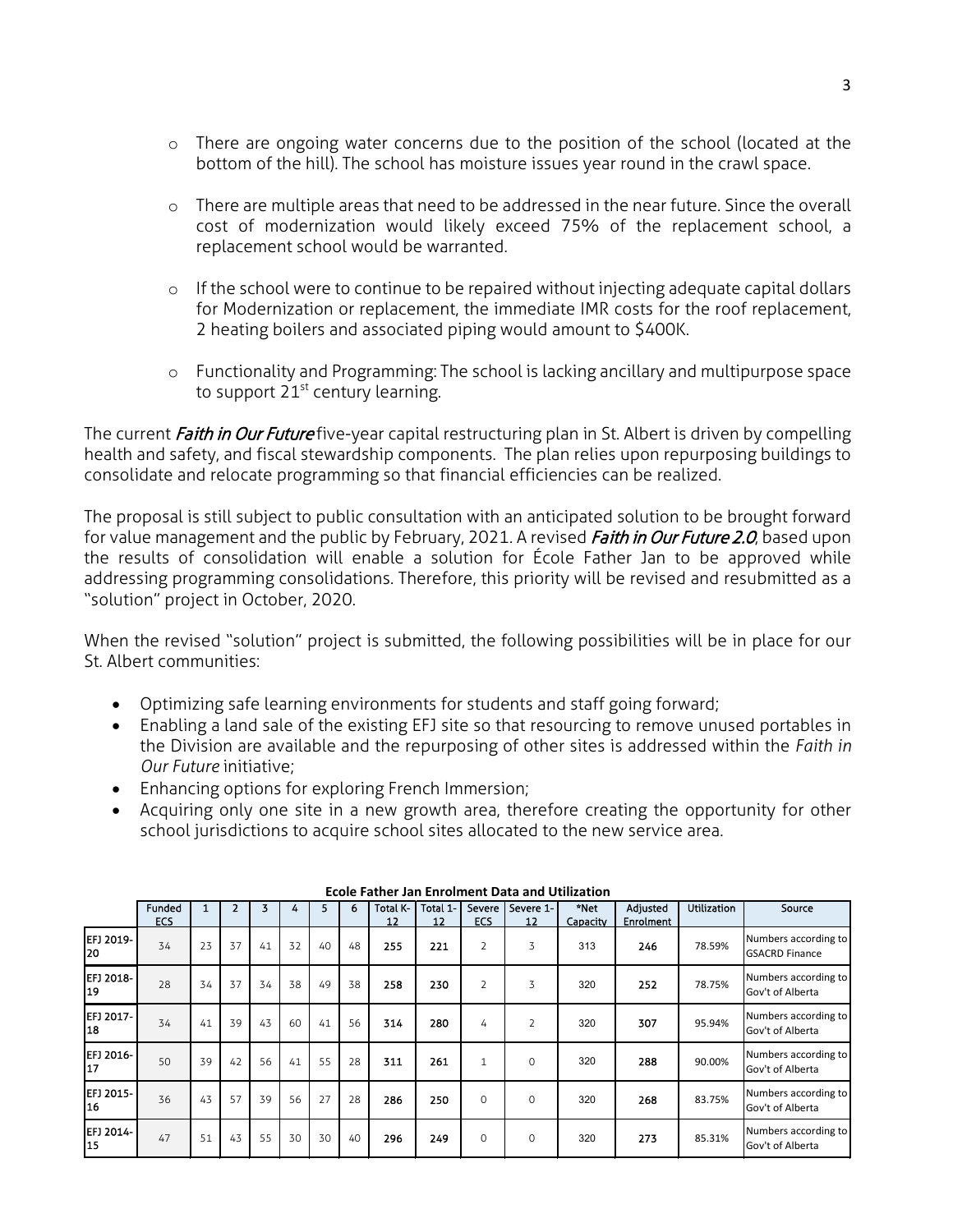| <b>Capital Plan Submission Year:</b>                                         | 2021-2024                                                                                                                                                             |
|------------------------------------------------------------------------------|-----------------------------------------------------------------------------------------------------------------------------------------------------------------------|
| Capital Program:<br>Title:<br>Key Driver(s):<br>Alberta Infrastructure Name: | <b>School Facilities</b><br>Modernization to meet Health & Safety Needs<br>Environmental changes - Health & Safety<br>Bertha Kennedy Catholic Elementary School (K 6) |
| Location:                                                                    | St. Albert                                                                                                                                                            |
| Cost:                                                                        | \$3.4 M                                                                                                                                                               |

Bertha Kennedy Catholic Elementary School was built in 1976, with portables added in 1981, 1982 and 2001.

The Facility Condition Index (FCI) determined by the Alberta Infrastructure Audits are as follows:

- 2008 Facility Audit 25%
- $\bullet$  2018 Facility Audit 28.26%.

Bertha Kennedy has an adjusted enrolment of 229 students enrolled, which brings a utilization rate of 66% to the school for the 2019-2020 school year.

The school still operates with the original heating and ventilation system. Over the past few years there have been several complaints from the teaching staff regarding air quality throughout the school. Independent testing has been performed on several occasions with negative results each time, but the air quality concern remains suspect.

The current ventilation system consists of four (4) separate gas fired, air handling units which supply fresh tempered air to the building. Due to the age and design of the gas fired units, they can occasionally omit a flue gas smell into the school causing concern for staff members. Although the levels are undetectable on a carbon monoxide monitor, it is still a foul odor that affects more sensitive people, which may result in headaches.

It is recommended that the four (4) gas fired, air handling units be removed and replaced with a fan coil unit that uses hot water with a glycol heat exchanger to heat the school, eliminating the flue gas smell and any chance of carbon monoxide build up within the building.

Along with the replacement of the four (4) air handling units, the boiler system would also have to be replaced in order to increase capacity to handle the extra heat load placed on them. Bertha Kennedy is also one of the few schools without an Automated Building Management System (ABMS) for heating and ventilation.

The modulars are dated and as the utilization of the school is only 66%, consideration should be given to removing all six of the old units and replacing them with 4 new ones. This would increase the utilization and bring more efficiencies.

In addition to the replacement of the mechanical/ventilation and electrical systems, the roof should be replaced as it is past its life expectancy and the school should be equipped with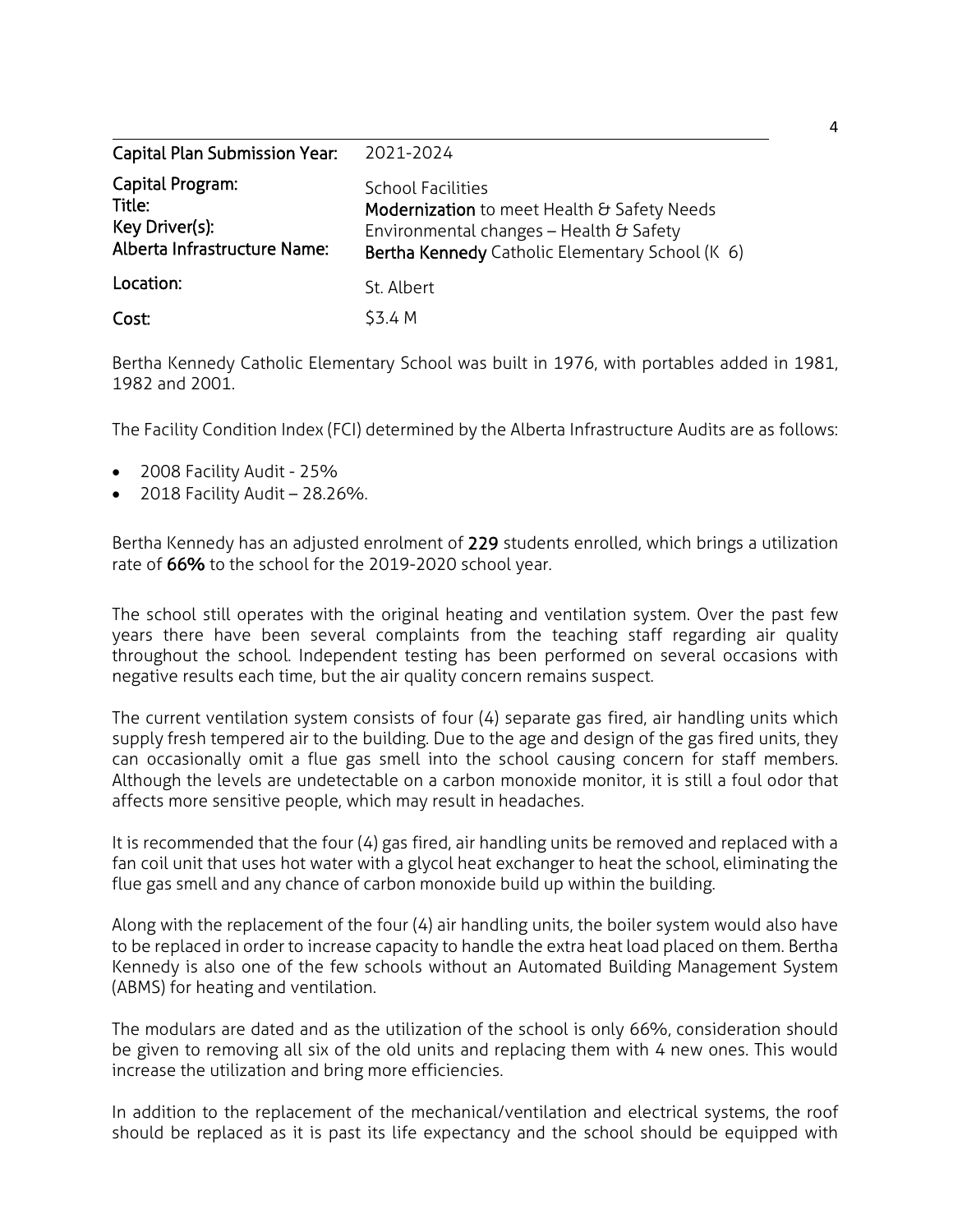sprinklers to meet code.

Lastly, exterior windows and doors, removal of the asbestos hallway flooring and replacement floor

The total estimated cost for these improvements is approximately \$3.4 Million. It is extremely unlikely that the division can support this magnitude of a project through IMR, as this would consume more than one year of IMR funding, leaving all other facilities with no funding at all.

In the last 5 years, the following IMR funds were expended on Bertha Kennedy School:

| 2014-2015 | \$97,802  |
|-----------|-----------|
| 2015-2016 | \$255,659 |
| 2016-2017 | \$116,673 |
| 2017-2018 | \$67,852  |
| 2018-2019 | \$76,741  |
|           | \$614,727 |

If the project were approved, the Division would manage it by hiring an engineering consulting firm to draw up specifications and project costs and have the consultant tender and manage the project.

The following is a summary of school enrolment trends and the adjusted enrolment for the last five years:

|                       | Funded<br><b>ECS</b> |    | 2  | 3  | 4  | 5  | 6  | Total K-<br>12 | Total 1-<br>12 | Severe<br><b>ECS</b> | l Severe 1-<br>12 | *Net<br>Capacity | Adjusted<br><b>Enrolment</b> | <b>Utilization</b> | Source                                        |
|-----------------------|----------------------|----|----|----|----|----|----|----------------|----------------|----------------------|-------------------|------------------|------------------------------|--------------------|-----------------------------------------------|
| BK 2019-<br>20        | 54                   | 29 | 23 | 37 | 22 | 26 | 28 | 219            | 165            | 15                   | 11                | 347              | 229                          | 65.99%             | Numbers according to<br><b>GSACRD Finance</b> |
| BK 2018-<br>19        | 56                   | 22 | 37 | 23 | 33 | 28 | 36 | 235            | 179            | 14                   | 10                | 355              | 247                          | 69.58%             | Numbers according to<br>Gov't of Alberta      |
| BK 2017-<br>18        | 40                   | 37 | 21 | 35 | 23 | 35 | 33 | 224            | 184            | 17                   | 7                 | 340              | 250                          | 73.53%             | Numbers according to<br>Gov't of Alberta      |
| BK 2016-<br>17        | 57                   | 21 | 35 | 29 | 39 | 35 | 37 | 253            | 196            | 15                   | 5                 | 340              | 262                          | 77.06%             | Numbers according to<br>Gov't of Alberta      |
| BK 2015-<br><b>16</b> | 44                   | 32 | 24 | 40 | 33 | 32 | 46 | 251            | 207            | 13                   | 4                 | 340              | 263                          | 77.35%             | Numbers according to<br>Gov't of Alberta      |
| BK 2014-<br>15        | 53                   | 27 | 40 | 33 | 31 | 44 | 18 | 246            | 193            | 18                   | 3                 | 340              | 266                          | 78.24%             | Numbers according to<br>Gov't of Alberta      |

**Bertha Kennedy Catholic Elementary School Enrolment Data and Utilization**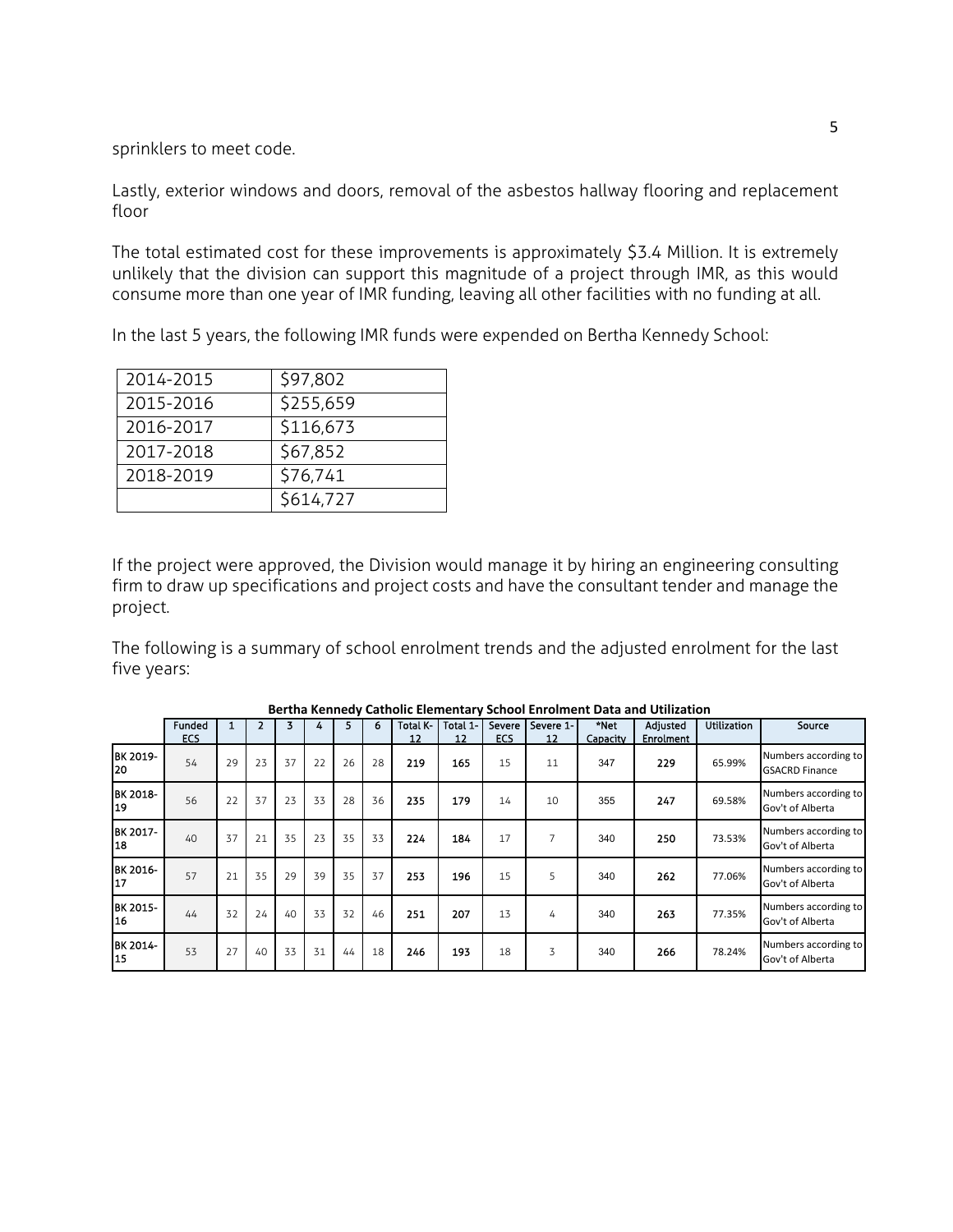| Capital Plan Submission Year: 2021-2024 |                                                                                     |
|-----------------------------------------|-------------------------------------------------------------------------------------|
| Capital Program:                        | <b>School Facilities</b>                                                            |
| Title:                                  | Replacement of Legal School                                                         |
| Key Driver(s):                          | Environmental changes – Health & Safety/Downsizing/Functionality<br>and Programming |
| Alberta Infrastructure Name:            | Legal School                                                                        |
| Location:                               | Legal                                                                               |
| Cost:                                   | TBD                                                                                 |

The school is very under-utilized at 38% in 2019-2020. The school was built in 1952 with additions in 1958, 1973, 1984 and 1993.

The last facility audit was in 2018 and the facility condition index of 18.78% indicates the school was in acceptable condition. However, the most recent Facility Audit Report does not accurately reflect the condition of the school. The mechanical and electrical systems are dated and well past their life expectancy. The mechanical/ventilation system, hot water heaters, boilers, air-handlingunits,heat exchangers,exhaustfans and humidifiers allrequire replacement.

The school, which is a two-storey structure, is not barrier free and although ramps have been added, they are not built tocode. Generally, the washrooms are very dated. The main school boys and girls washrooms need a modernization with a cost of roughly \$200,000.

The administration office area does have views to outside and main entrance and is fairly large; however dated. The staff room is poorly located across the hall from the administration offices. The original administration area is on the second floor and is used as a resource area, which does not have barrier-freeaccess. The library is located in the interior of the school, and although the space is in good condition, there are no windows or skylights.

Although the two wings on either side of the original 1952 core have the potential for modernization, the core itself is past its life expectancy and is in such a condition that it would be more feasible to demolish rather than modernize. This demolition would sever the east and west wings. It would be a costly, unrealistic expectation to demolish and rebuild the core in order to salvage thesewings.

Although the school is under-utilized, enrollment is anticipated to remain stable and presently there is no other school within it vicinity. It is recommended that the jurisdiction considers building a 200-capacityreplacement school and demolishes the existing facility. There is room on the site to accommodate a replacement school, therefore there would be no disruption to the school and no need to move students during construction.

Program requirements in support of a new, replacement school are:

- Age and size of the school;
- Overall, the school is very dated and does not provide many of the spaces required to